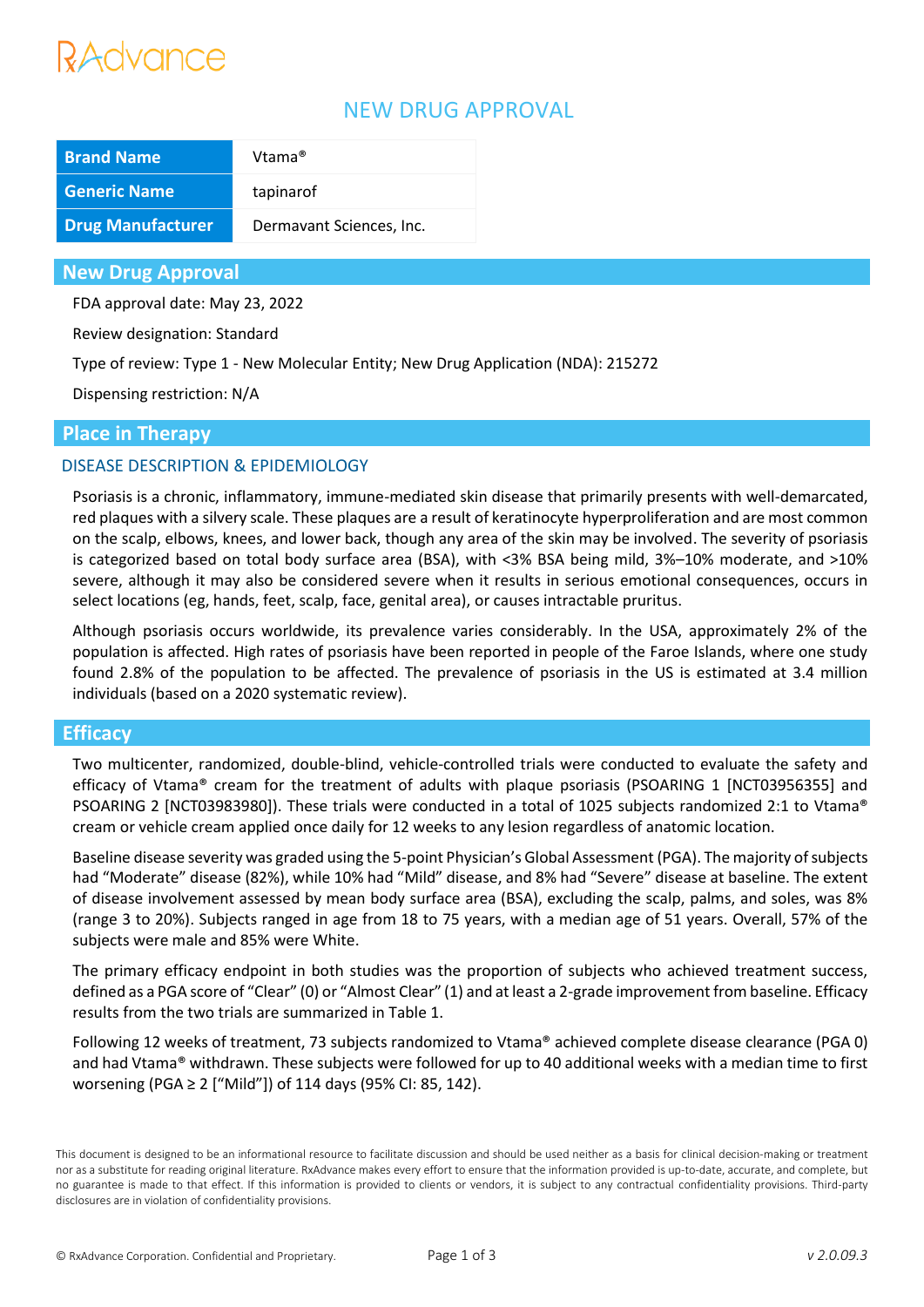# RAdvance

### NEW DRUG APPROVAL

**Table 1. Clinical response at week 12 in PSOARING 1 and PSOARING 2 in adults with Plaque psoriasis (Intent to treat; Multiple Myeloma)**

|                                              | <b>PSOARING 1</b> |               | <b>PSOARING 2</b>        |               |
|----------------------------------------------|-------------------|---------------|--------------------------|---------------|
|                                              | Vtama® Cream      | Vehicle Cream | Vtama <sup>®</sup> Cream | Vehicle Cream |
| <b>Clinical Response</b>                     | $(N = 340)$       | $(N = 170)$   | $(N = 343)$              | $(N = 172)$   |
| <b>PGA treatment</b><br>success <sup>a</sup> | 36%               | 6%            | 40%                      | 6%            |
| Difference (95%<br>CI)                       | 29% (22%, 36%)    |               | 34% (27%, 41%)           |               |

<sup>a</sup>Treatment success defined as a PGA score of "Clear" or "Almost clear" and at least a 2-grade improvement from baseline.

#### **Safety**

#### ADVERSE EVENTS

Two (0.3%) subjects using Vtama® cream developed urticaria. Adverse reactions leading to treatment discontinuation in >1% of subjects who received Vtama® cream were contact dermatitis (2.9%) and folliculitis (2.8%).

In an open label safety trial (PSOARING 3), 763 subjects were treated for up to an additional 40 weeks after completing PSOARING 1 or PSOARING 2. In addition to the adverse reactions reported in the 12-week PSOARING 1 and PSOARING 2 clinical trials, the following adverse reactions were reported: urticaria (1.0%) and drug eruption (0.7%).

#### WARNINGS & PRECAUTIONS

None reported

#### CONTRAINDICATIONS

None reported

#### **Clinical Pharmacology**

#### MECHANISMS OF ACTION

Tapinarof is an aryl hydrocarbon receptor (AhR) agonist. The specific mechanisms by which Vtama® cream exerts its therapeutic action in psoriasis patients are unknown.

#### **Dose & Administration**

#### ADULTS

Apply a thin layer of cream to affected areas once daily.

#### **PEDIATRICS**

None

#### **GERIATRICS**

#### Refer to adult dosing.

This document is designed to be an informational resource to facilitate discussion and should be used neither as a basis for clinical decision-making or treatment nor as a substitute for reading original literature. RxAdvance makes every effort to ensure that the information provided is up-to-date, accurate, and complete, but no guarantee is made to that effect. If this information is provided to clients or vendors, it is subject to any contractual confidentiality provisions. Third-party disclosures are in violation of confidentiality provisions.